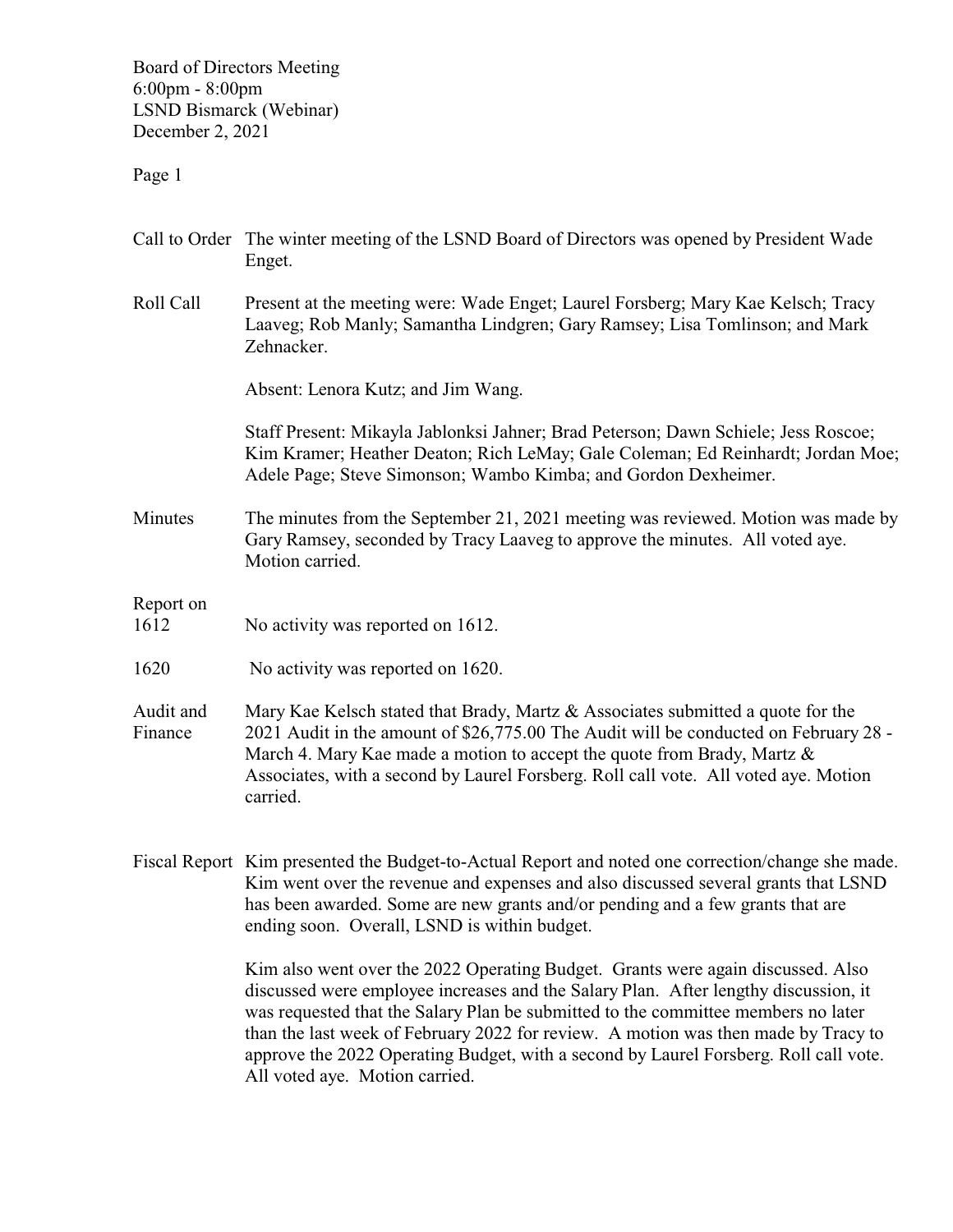Board of Directors Meeting 6:00pm - 8:00pm LSND Bismarck (Webinar) December 2, 2021

Page 2

| 2020 Form<br>990                        | The 2020 Form 990 was discussed. Motion to approve made by Mary Kae Kelsch,<br>with a second by Tracy Laaveg. All voted aye. Motion carried.                                                                                                                                                                                                                                                                                                                                                                                            |
|-----------------------------------------|-----------------------------------------------------------------------------------------------------------------------------------------------------------------------------------------------------------------------------------------------------------------------------------------------------------------------------------------------------------------------------------------------------------------------------------------------------------------------------------------------------------------------------------------|
| Executive<br>Committee                  | Board Chairman Wade Enget discussed the Nominating Committee and expressed that<br>he is no longer interested in serving as Board President. Mr. Enget turned the<br>discussion over to committee member Rob Manly. Rob Manly stated that after<br>discussion amongst the committee, it was suggested that Tracy Laaveg as President;<br>Laurel Forsberg as Vice President; Mary Kay Kelsch as Secretary/Treasurer. Motion<br>made by Rob Manly to accept the nominees, with a second by Gary Ramsey. All voted<br>aye. Motion carried. |
| Planning/<br><b>Bylaws</b><br>Committee | Gary Ramsey stated there was nothing to report.                                                                                                                                                                                                                                                                                                                                                                                                                                                                                         |
| Public<br>Relations<br>Committee        | Mary Kae Kelsch stated there is nothing to report.                                                                                                                                                                                                                                                                                                                                                                                                                                                                                      |
| <b>ED</b> Report                        | Rich LeMay briefly discussed his Executive Director's Report which was sent to all<br>Board Members via email, which gave an overall update within LSND.                                                                                                                                                                                                                                                                                                                                                                                |
|                                         | The 2022 Priorities were discussed and reviewed. A motion to approve was made by<br>Mary Kae Kelsch, with a second by Samantha Lindgren. Al voted aye. Motion carried.                                                                                                                                                                                                                                                                                                                                                                  |
|                                         | The Certificate of Program Integrity was also discussed and reviewed. A motion was<br>made by Tracy Laaveg, with a second by Mary Kae Kelsch. All voted aye. Motion<br>carried.                                                                                                                                                                                                                                                                                                                                                         |
|                                         | Rich LeMay discussed the New Town LSND office which has been vacant for several<br>months.                                                                                                                                                                                                                                                                                                                                                                                                                                              |
|                                         | Several LSND Manual updates were reviewed and discussed. A motion was made by<br>Mary Kae Kelsch to approve the updates to the Intake Manual, with a second by<br>Samantha Lindgren. All votes aye. Motion carried.                                                                                                                                                                                                                                                                                                                     |
|                                         | A motion was made by Tracy Laaveg to approve the updates to the Case Management<br>Manual, with a second by Mary Kae Kelsch. All voted aye. Motion carried.                                                                                                                                                                                                                                                                                                                                                                             |
|                                         | A motion was made by Laurel Forsberg to approve the updates to the Accounting<br>Manual, with a second by Mark Zehnacker. All voted aye. Motion carried.                                                                                                                                                                                                                                                                                                                                                                                |